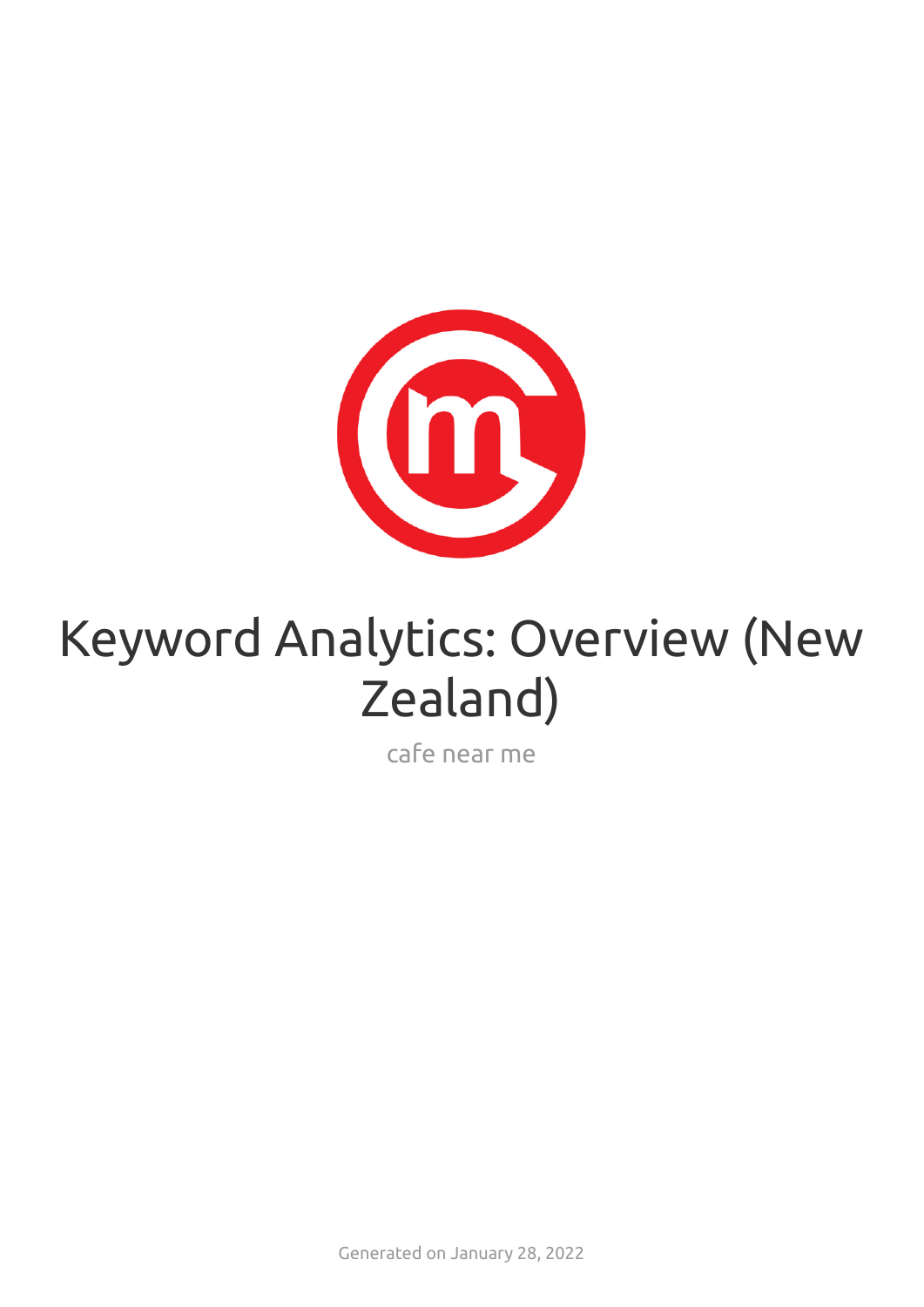

## Table of contents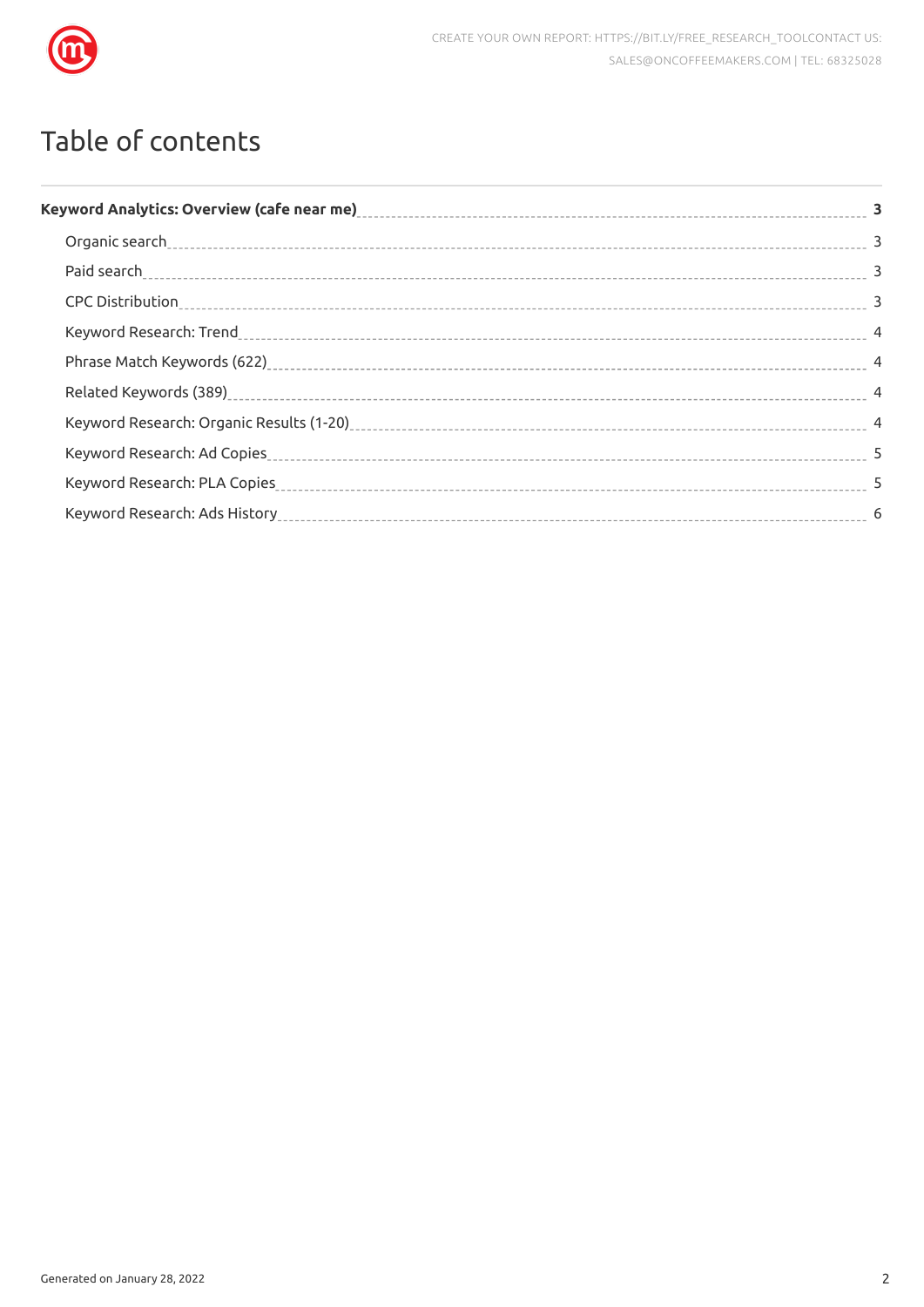

## <span id="page-2-0"></span>**Keyword Analytics: Overview (cafe near me)**

#### <span id="page-2-1"></span>**Organic search**

NZ | cafe near me

<span id="page-2-2"></span>

| Volume             | 49.5K |
|--------------------|-------|
| Number of results  | 3.3B  |
| <b>Paid search</b> |       |
| CPC (USD)          | 1.42  |
| Competition        | 0.05  |
|                    |       |

#### <span id="page-2-3"></span>**CPC Distribution**

NZ | cafe near me

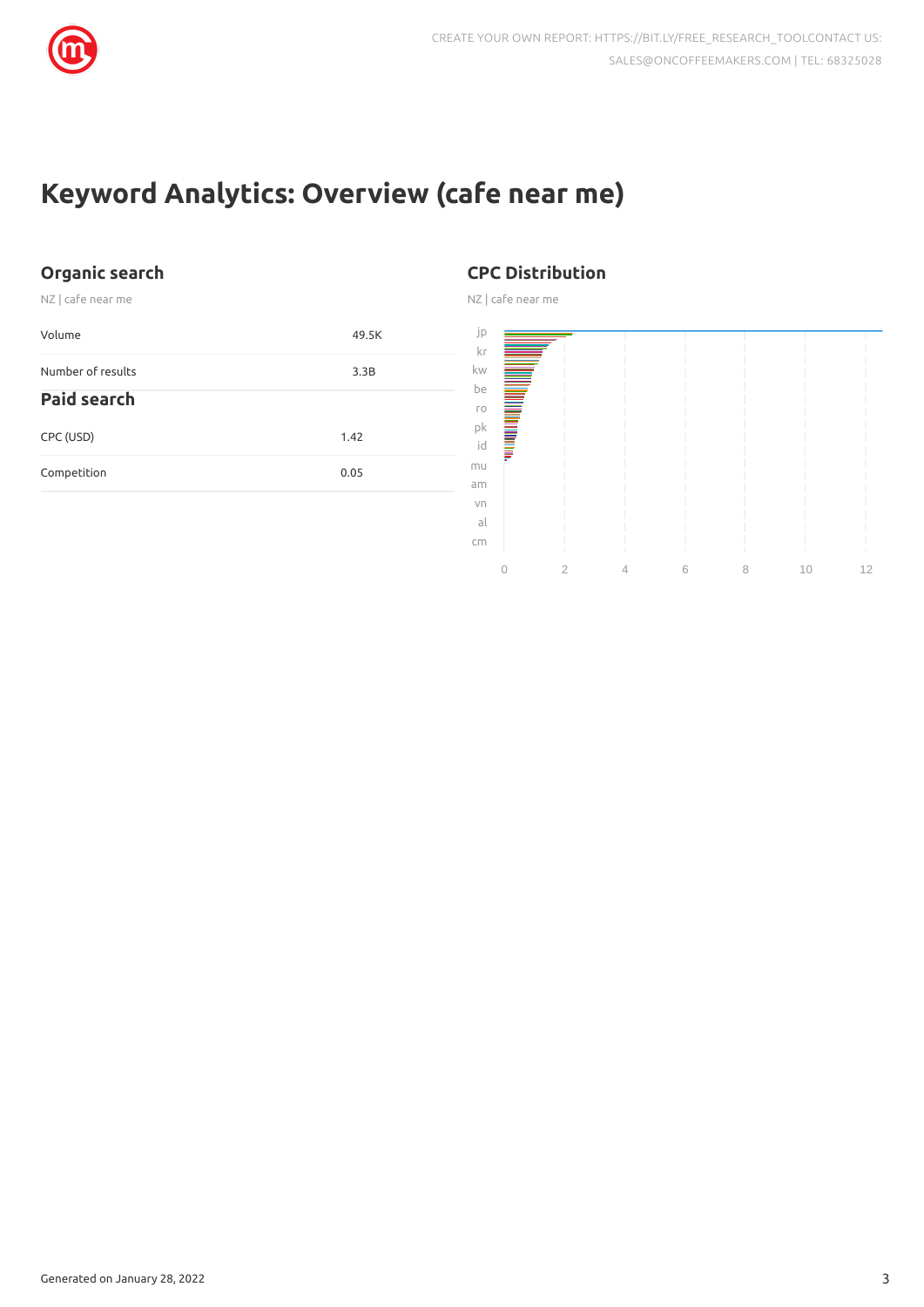

#### <span id="page-3-0"></span>**Keyword Research: Trend**

NZ | cafe near me

1.5



#### <span id="page-3-1"></span>**Phrase Match Keywords (622)**

#### <span id="page-3-2"></span>**Related Keywords (389)**

| NZ   cafe near me     |        |           | NZ   cafe near me       |        |           |  |
|-----------------------|--------|-----------|-------------------------|--------|-----------|--|
| Keyword               | Volume | CPC (USD) | Keyword                 | Volume | CPC (USD) |  |
| cafe near me          | 49,500 | 1.42      | cafe restaurant near me | 170    | 0.00      |  |
| cafes open near me    | 2,400  | 2.05      | cafes near by           | 140    | 0.00      |  |
| best cafe near me     | 1.600  | 1.17      | closest cafe            | 50     | 1.12      |  |
| internet cafe near me | 1,000  | 0.00      | good cafes near me      | 320    | 1.14      |  |
| cafe near me open now | 880    | 1.38      | nice cafe near me       | 170    | 0.00      |  |

#### <span id="page-3-3"></span>**Keyword Research: Organic Results (1-20)**

NZ | cafe near me

- 1 [https://www.tripadvisor.co.nz/Restaurants-g1396877-c8-Lower\\_Hutt\\_Greater\\_Wellington\\_North\\_Island.html](https://www.tripadvisor.co.nz/Restaurants-g1396877-c8-Lower_Hutt_Greater_Wellington_North_Island.html) tripadvisor.co.nz
- 2 [https://www.tripadvisor.co.nz/Restaurants-g255112-c8-New\\_Plymouth\\_Taranaki\\_Region\\_North\\_Island.html](https://www.tripadvisor.co.nz/Restaurants-g255112-c8-New_Plymouth_Taranaki_Region_North_Island.html) tripadvisor.co.nz
- 3 <https://www.theurbanlist.com/nz/a-list/nelson-cafes> theurbanlist.com
- 4 <https://neatplaces.co.nz/places/christchurch-canterbury/eat-drink?category=cafes> neatplaces.co.nz
- 5 <https://neatplaces.co.nz/places/hamilton/eat-drink?category=cafes> neatplaces.co.nz
- 6 <https://exploringauckland.com/best-cafes-auckland/> exploringauckland.com
- 7 <https://moerakiboulders.co.nz/> moerakiboulders.co.nz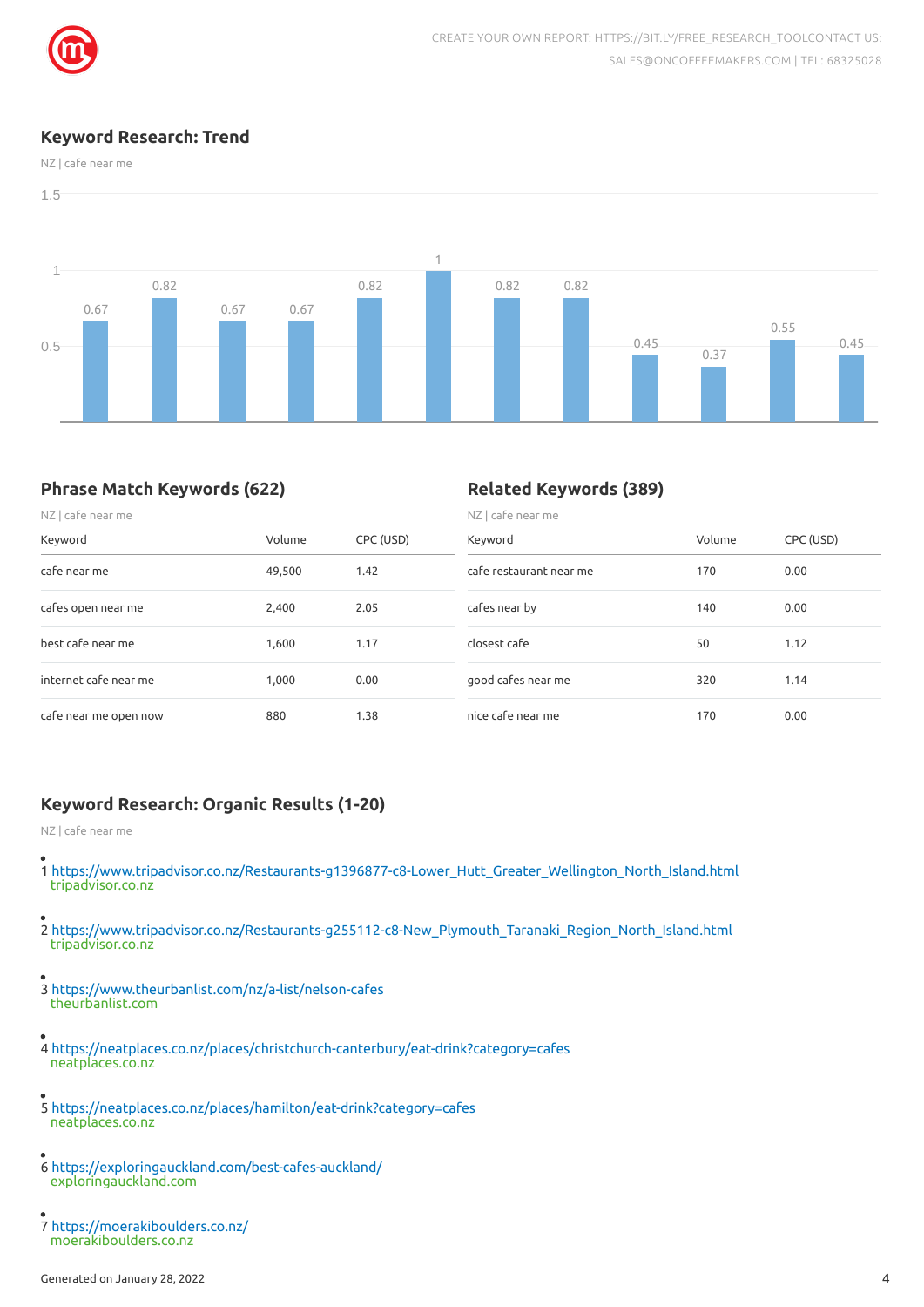

- 8 <https://www.raupocafe.co.nz/> raupocafe.co.nz
- 9 <https://www.lovetaupo.com/en/taste/cafes/> lovetaupo.com
- 10 <https://cornerbakerycafe.com/locations> cornerbakerycafe.com
- 11 <https://no5.co.nz/> no5.co.nz
- 12 <https://www.wellingtonnz.com/experience/eat-and-drink/best-places-to-eat-near-lambton-quay/> wellingtonnz.com
- 13 <https://www.rosascafe.com/> rosascafe.com
- 14 <https://www.zomato.com/cafes-near-me> zomato.com
- 15 <https://nativefoods.com/> nativefoods.com
- 16 <https://www.menulog.co.nz/takeaway/nearme/cafe> menulog.co.nz
- 17 <https://www.tropicalsmoothiecafe.com/> tropicalsmoothiecafe.com
- 18 <https://newzealandguide.co/best-cafes-in-christchurch/> newzealandguide.co
- 19 <https://www.caferio.com/locations> caferio.com
- 20 <http://www.waihekelocal.co.nz/food-and-drink/cafes/> waihekelocal.co.nz

#### <span id="page-4-0"></span>**Keyword Research: Ad Copies**

NZ | cafe near me



#### <span id="page-4-1"></span>**Keyword Research: PLA Copies**